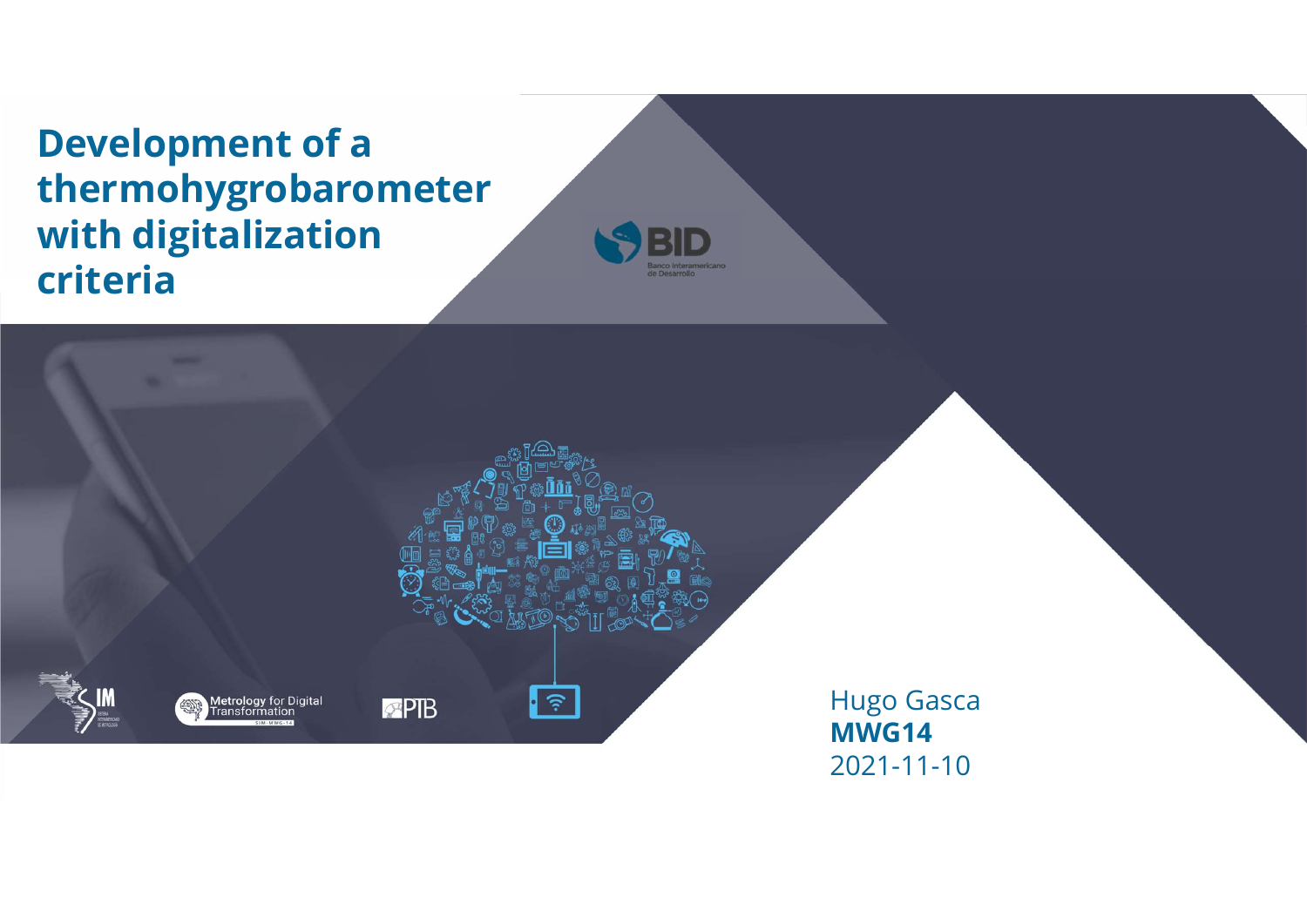### Project Description

- Project Description<br>• Development of a system for remote measurement<br>of laboratory environmental conditions<br>(temperature, relative humidity and atmospheric **roject Description**<br>Development of a system for remote measurement<br>of laboratory environmental conditions<br>(temperature, relative humidity and atmospheric<br>pressure), **roject Description**<br>
Development of a system for remote measurement<br>
of laboratory environmental conditions<br>
(temperature, relative humidity and atmospheric<br>
pressure),<br>
• Including network connectivity for data pressure), **oject Description**<br>• Nevelopment of a system for remote measurement<br>• flaboratory environmental conditions<br>• temperature, relative humidity and atmospheric<br>• including network connectivity for data<br>• Remote calibration/ve • Remote calibration of a system for remote measurement<br>Franchiever according temperature, relative humidity and atmospheric<br>pressure),<br>• Including network connectivity for data<br>extraction<br>• Remote calibration/verification expressions of a system for remulaboratory environmental condemperature, relative humidity and essure),<br>Including network connectivity<br>extraction<br>Remote calibration/verification<br>NMI's capabilities
	- extraction
	-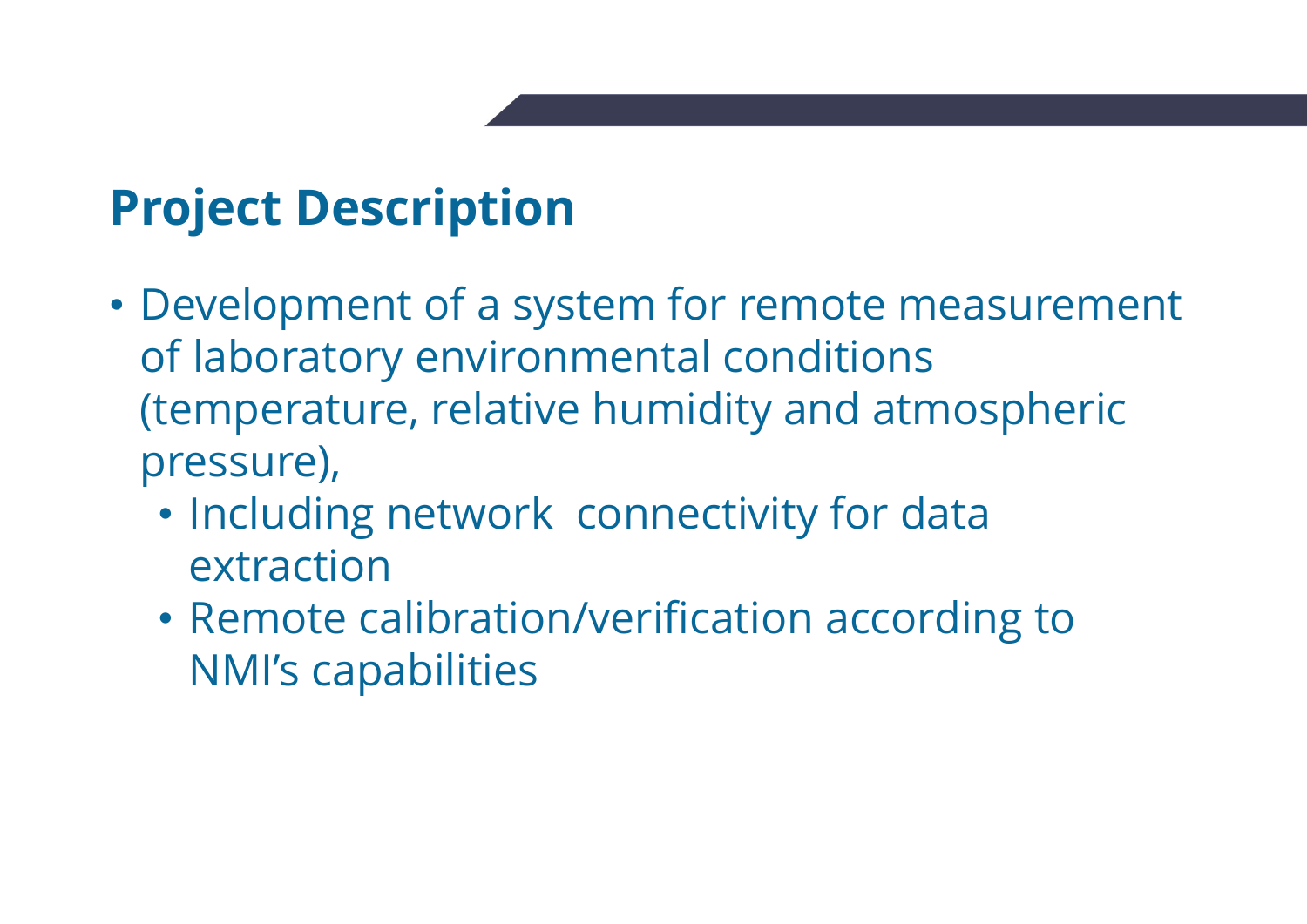- Project's Goals<br>• Build capabilities in constructing a Project's Goals<br>• Build capabilities in constructing a low cost IoT<br>• Design and implement its calibration thermohygrobarometer **Project's Goals<br>• Build capabilities in constructing a low cost loT<br>• Design and implement its calibration<br>• Design and implement the protocol of its Digital<br>• Calibration Certificate (collaboration)** Project's Goals<br>• Build capabilities in constructing a low cost let<br>thermohygrobarometer<br>• Design and implement its calibration<br>• Design and implement the protocol of its Dig<br>Calibration Certificate (collaboration)<br>• Advan
- 
- **Project's Goals<br>• Build capabilities in constructing a low cost loT<br>• Design and implement its calibration<br>• Design and implement the protocol of its Digital<br>• Calibration Certificate (collaboration)<br>• Advance in the sens roject's Goals**<br>Build capabilities in constructing a low cost loT<br>thermohygrobarometer<br>Design and implement its calibration<br>Design and implement the protocol of its Digita<br>Calibration Certificate (collaboration)<br>Advance i
- 
- Build capabilities in constructing a low cost loT<br>
 Design and implement its calibration<br>
 Design and implement the protocol of its Digital<br>
 Calibration Certificate (collaboration)<br>
 Advance in the sensors' network<br> (collaboration) thermohygrobarometer<br>
• Design and implement its calibration<br>
• Design and implement the protocol of its Digital<br>
• Calibration Certificate (collaboration)<br>
• Advance in the scheme of its remote calibration<br>
• Implement ag
- 





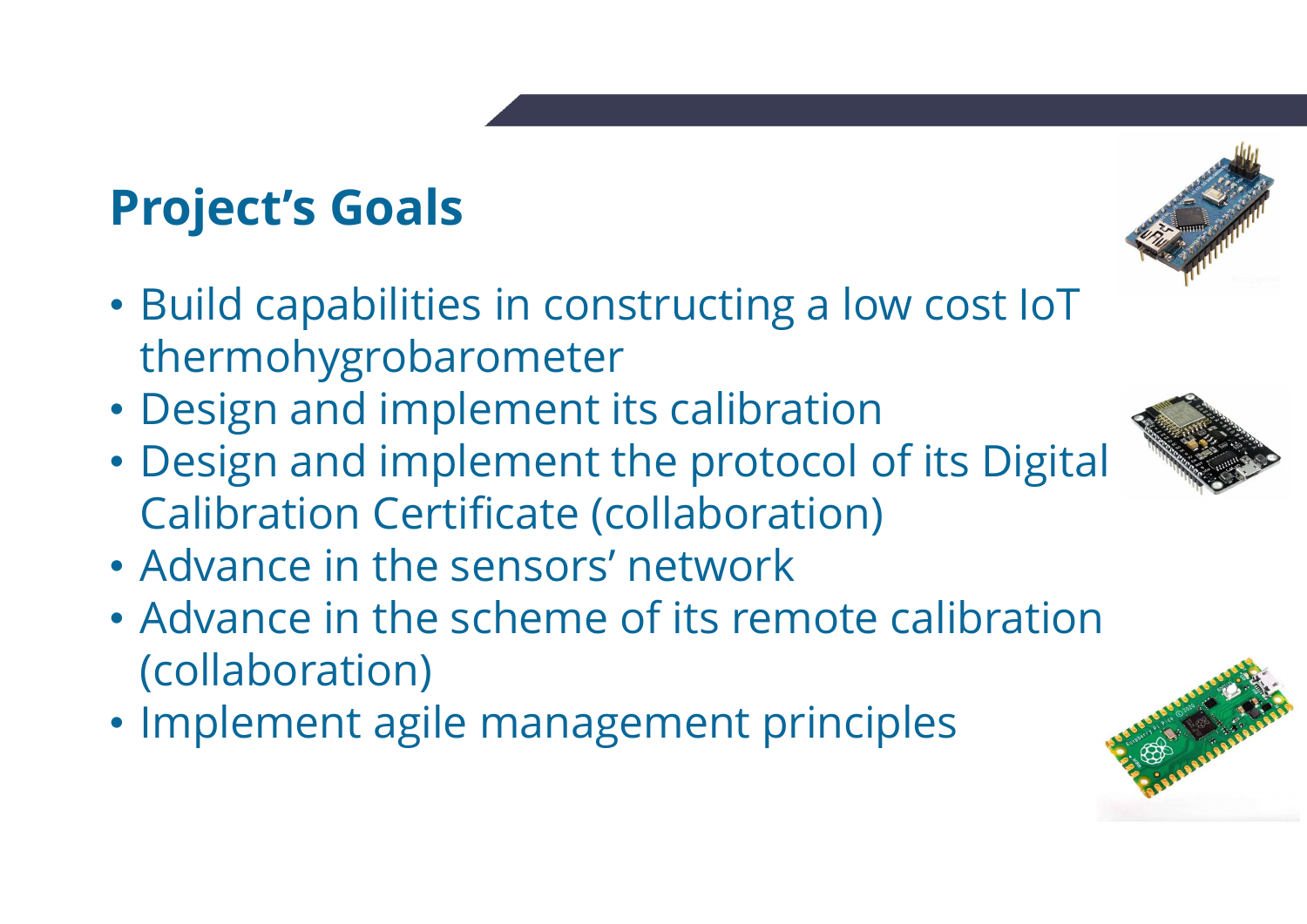- Project's Challenges<br>• Knowledge appropriation and build **Project's Challenges**<br>• Knowledge appropriation and building capacities in<br>designing and constructing a measuring device<br>from scratch **roject's Challenges**<br>Knowledge appropriation and building capacities in<br>designing and constructing a measuring device<br>from scratch<br>Plan the calibration techniques **roject's Challenges**<br>
Knowledge appropriation and<br>
designing and constructing a n<br>
from scratch<br>
Plan the calibration techniques<br>
Design its measurement adjus **Project's Challenges<br>• Knowledge appropriation and building capaci<br>designing and constructing a measuring deviation scratch<br>• Plan the calibration techniques<br>• Design its measurement adjusment by using<br>DCC Project's Challenges**<br>• Knowledge appropriation and building capacities in<br>designing and constructing a measuring device<br>from scratch<br>• Plan the calibration techniques<br>• Design its measurement adjusment by using the<br>DCC
- 
- DCC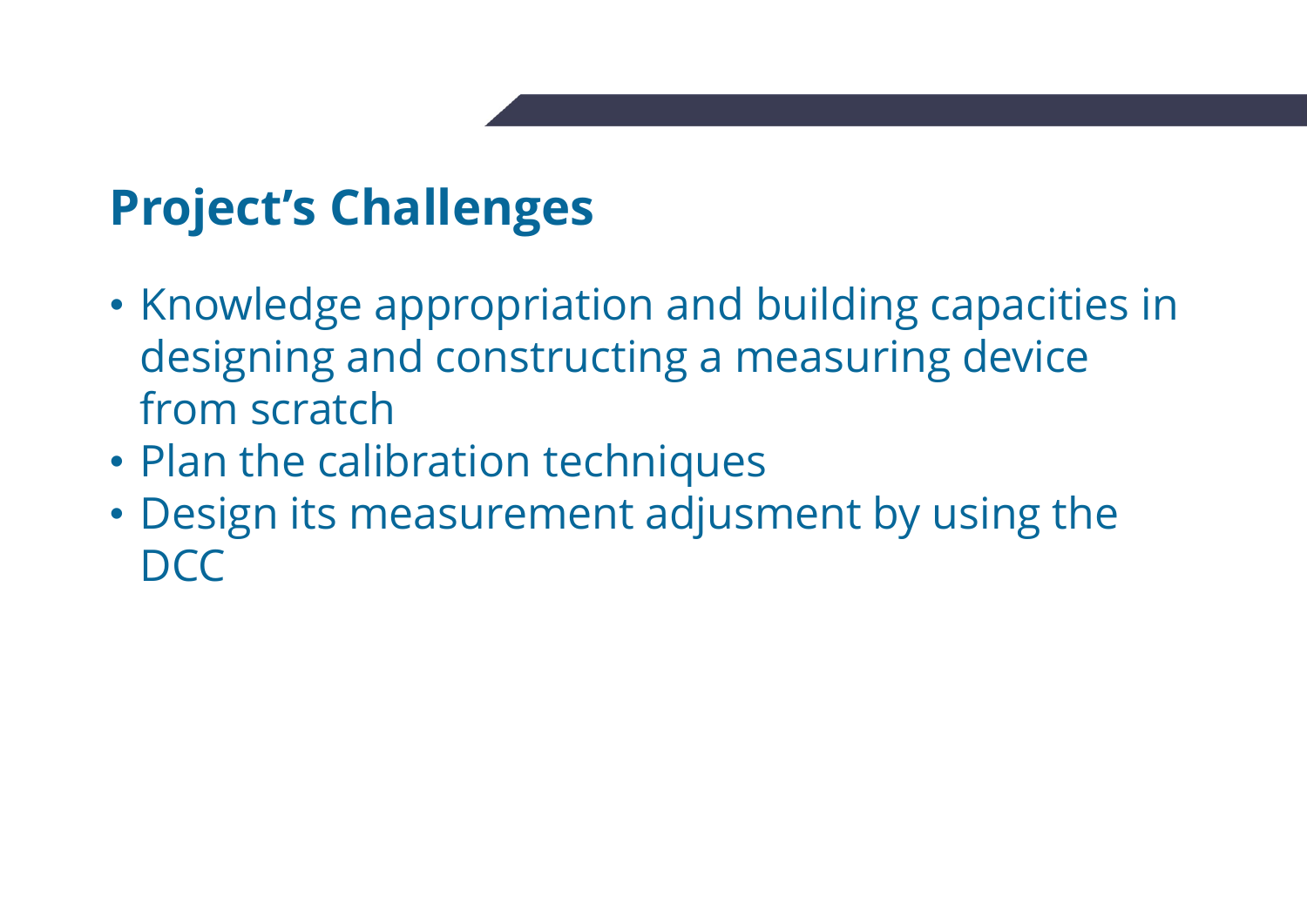- Project's Revelance<br>• Wide application of this measurem Project's Revelance<br>• Wide application of this measurement instrument<br>by NMIs and secondary laboratories **roject's Revelance**<br>Wide application of this measurement instrumen<br>by NMIs and secondary laboratories<br>Establish a first steps to implement a collaborativ
- Project's Revelance<br>• Wide application of this measurement instrument<br>by NMIs and secondary laboratories<br>• Establish a first steps to implement a collaborative<br>effort to implement autocalibrating systems such as<br>a sensor n **roject's Revelance**<br>Wide application of this measurement instrument<br>by NMIs and secondary laboratories<br>Establish a first steps to implement a collaborative<br>effort to implement autocalibrating systems such as<br>a sensor netw a sensor network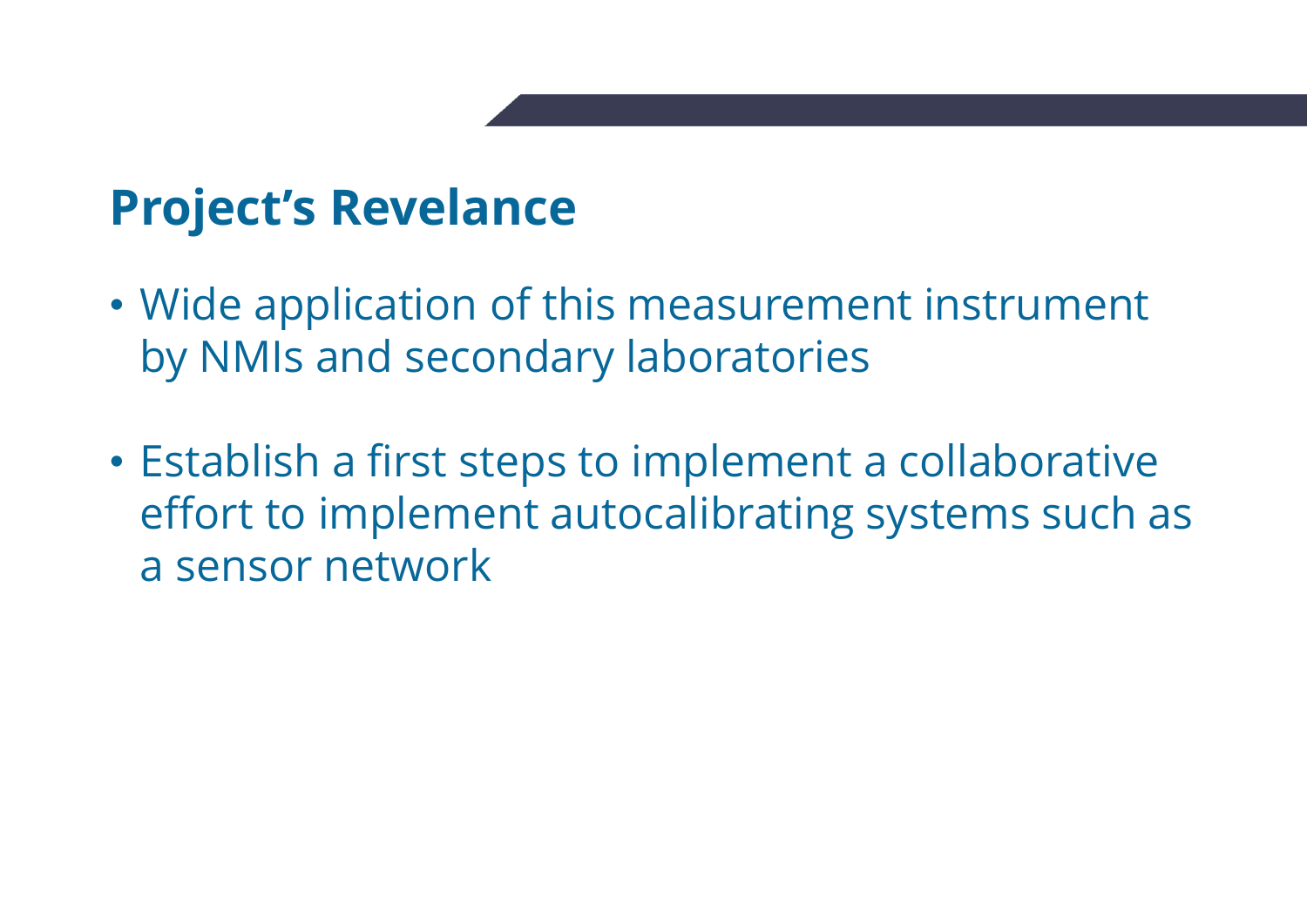# **Identified opportunity areas**<br>• Active participating

- Active participating stakeholders dentified opportunity areas<br>Active participating<br>stakeholders<br>(collaboration with<br>other SIM-MWG03, **dentified opportunity area**<br>Active participating<br>stakeholders<br>(collaboration with<br>other SIM-MWG03,<br>SIM-MWG07)<br>Team members SIM-MWG07) **Identified opportunity area**<br>
• Active participating<br>
stakeholders<br>
(collaboration with<br>
other SIM-MWG03,<br>
SIM-MWG07)<br>
• Team members<br>
must provide at<br>
least 16 Active participating<br>
stakeholders<br>
(collaboration with<br>
other SIM-MWG03,<br>
SIM-MWG07)<br>
Team members<br>
must provide at<br>
least 16<br>
accountable hours<br>
per week
- per week

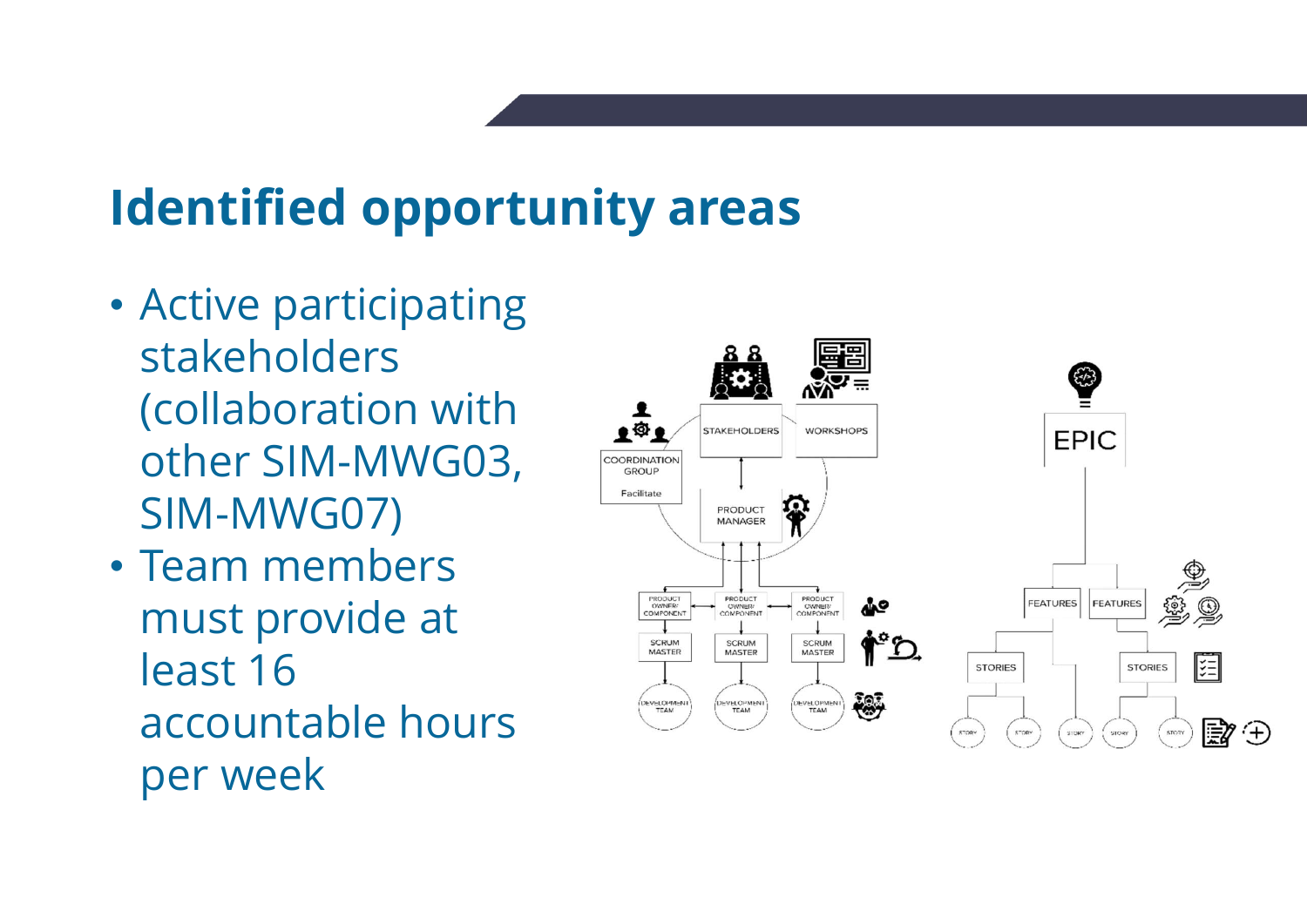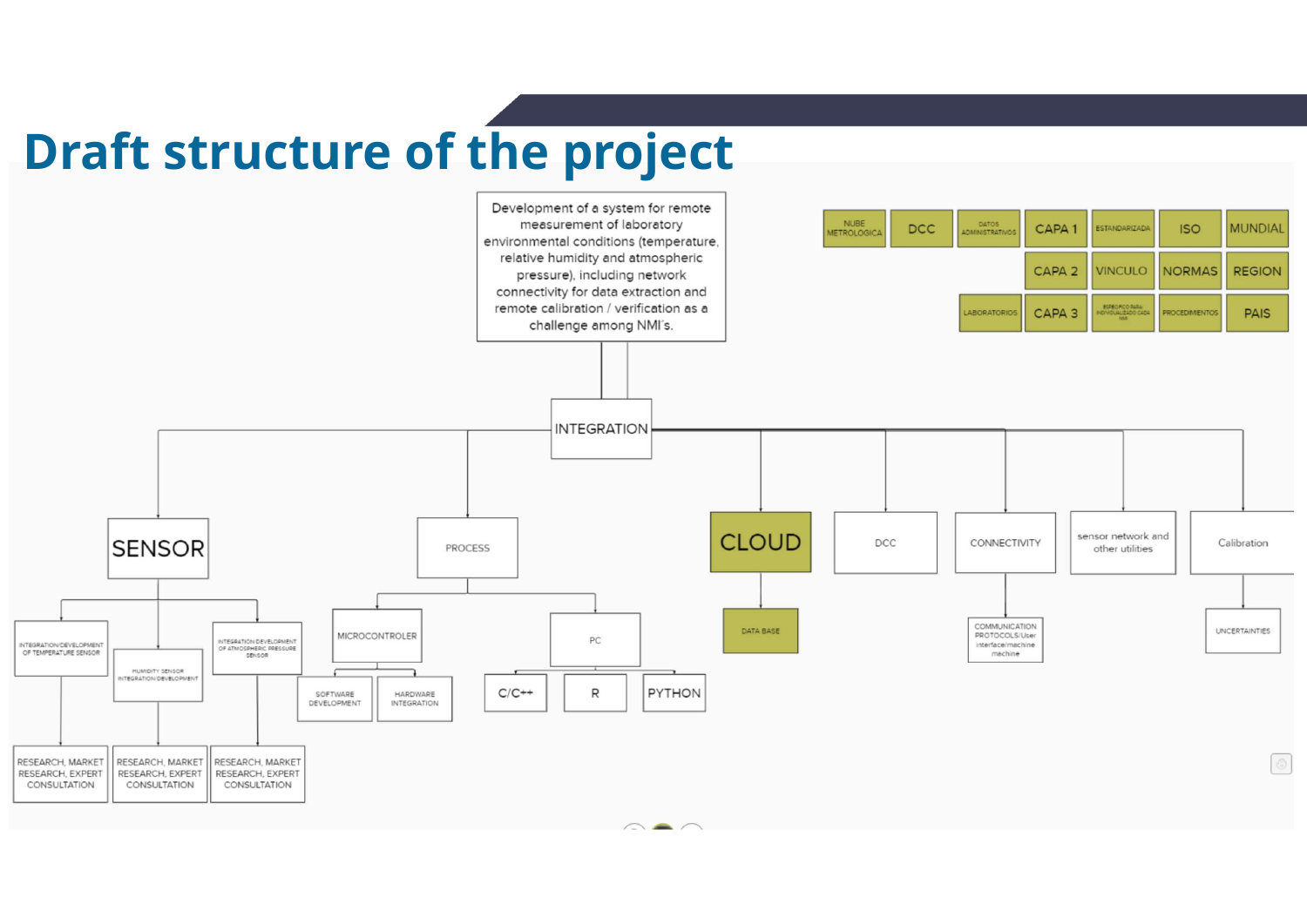- **Collaboration with other SIM-MWG**<br>• October 5, meeting with the MWG03 Thermometry **Collaboration with other SIM-MWG<br>• October 5, meeting with the MWG03 Thermometry<br>to share the Project goals and plan the meeting with<br>other MWGs ollaboration with other SIM-MWG**<br>October 5, meeting with the MWG03 Thermometry<br>to share the Project goals and plan the meeting with<br>other MWGs<br>• Aldo Quiroga, Carlos Sánchez + Aldo García, **ollaboration with other SI**<br>October 5, meeting with the MV<br>to share the Project goals and p<br>other MWGs<br>• Aldo Quiroga, Carlos Sánchez<br>Diego Coppa, Hugo Gasca **Collaboration with other SIM-MWG**<br>
• October 5, meeting with the MWG03 Thermometry<br>
to share the Project goals and plan the meeting with<br>
other MWGs<br>
• Aldo Quiroga, Carlos Sánchez + Aldo García,<br>
Diego Coppa, Hugo Gasca<br> October 5, meeting with the MWG03 Thermome<br>to share the Project goals and plan the meeting<br>other MWGs<br>• Aldo Quiroga, Carlos Sánchez + Aldo García,<br>Diego Coppa, Hugo Gasca<br>October 25, meeting with the MWG07 Mass and<br>Relate October 5, meeting with the MWG03 Thermometry<br>to share the Project goals and plan the meeting with<br>other MWGs<br>• Aldo Quiroga, Carlos Sánchez + Aldo García,<br>Diego Coppa, Hugo Gasca<br>October 25, meeting with the MWG07 Mass an
	- Aldo Quiroga, Carlos Sánchez + Aldo García, Diego Coppa, Hugo Gasca
- - Aldo Quiroga, Andrew Todd, Sheila Preste, Carlos Sánchez + Aldo García, Diego Coppa, Hugo Gasca